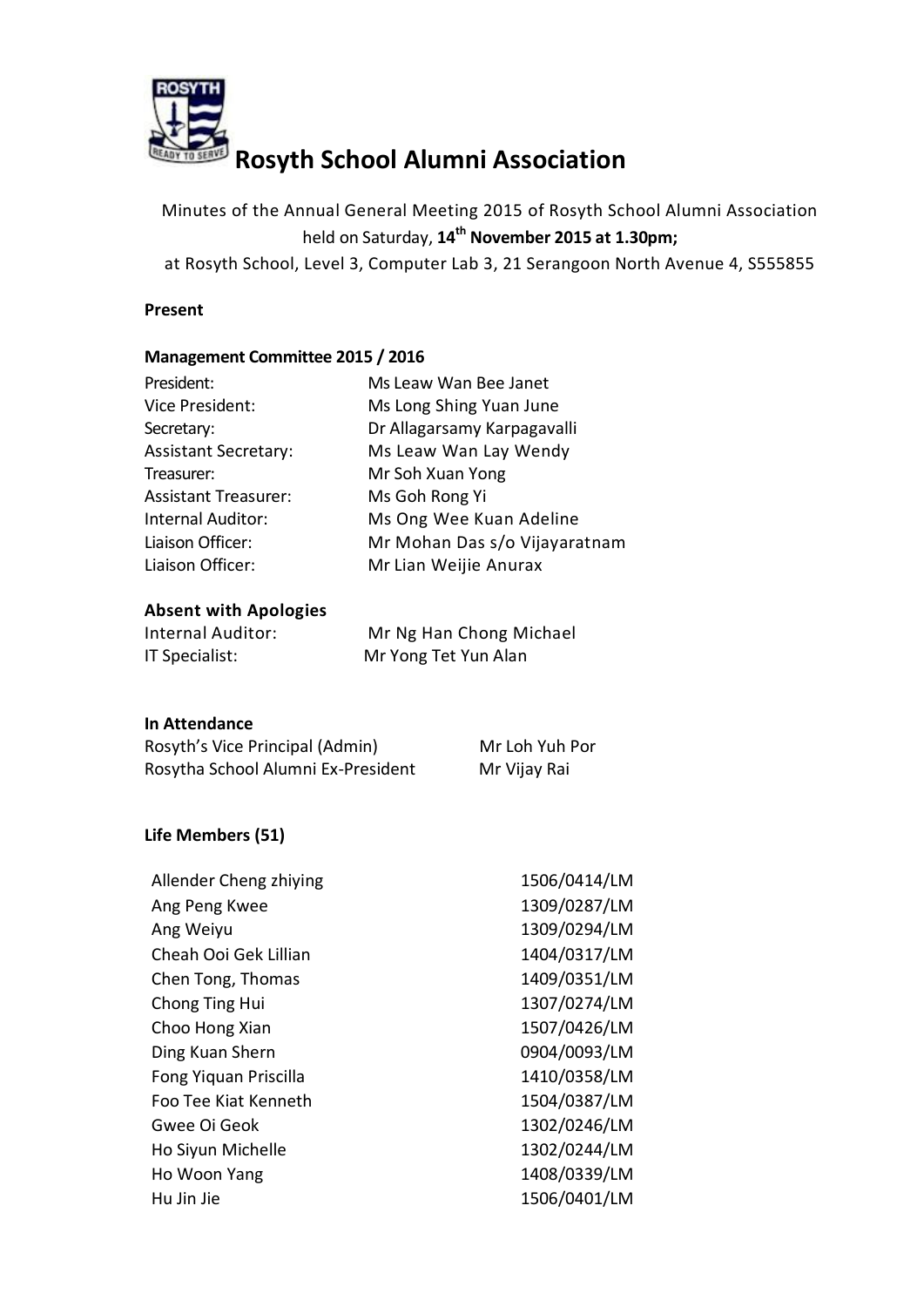| Koh Kiah Yeong                          | 1304/0254/LM |
|-----------------------------------------|--------------|
| Koh Ren Hao                             | 1506/0413/LM |
| Kwa Chin Lum                            | 1206/0204/LM |
| Lew Hseh Yien                           | 1401/0302/LM |
| Li Qiuyang                              | 1310/0296/LM |
| Lim Ban Hock Walter @Lim Tang Li Walter | 1202/0181/LM |
| Lim Ek Kwang                            | 1306/0262/LM |
| Lim Hui Ming                            | 1501/0372/LM |
| Lim Sze Thong Gary                      | 1207/0217/LM |
| Lim Yew Kia Jeffrey                     | 1501/0370/LM |
| Lin Sze Hong Gaynor                     | 1501/0371/LM |
| Low Yai Yee Joanna                      | 1301/0237/LM |
| Neo Eek San                             | 20151000443  |
| Ng Chau Hsien                           | 1208/0218/LM |
| Ng Chee Wee                             | 1301/0239/LM |
| Ng Ee Kia (Huang Yijia)                 | 1309/0288/LM |
| Ng Shih Loong Alvin                     | 1303/0249/LM |
| Ong Wai Mun Crystal                     | 1303/0250/LM |
| Ong Yew Thiam                           | 1409/0350/LM |
| Peck Cheng Wee                          | 1405/0320/LM |
| Phang Mei Ying                          | 1308/0279/LM |
| Seah Choon Hong                         | 1507/0425/LM |
| See Gim Boon Gary                       | 1301/0241/LM |
| Tan Bee Ling (Chen Meiling)             | 1301/0240/LM |
| <b>Tan Huamin Eunice</b>                | 1401/0306/LM |
| <b>Tan Tze Tern Paul</b>                | 1310/0299/LM |
| Tan WeiAn                               | 1403/0313/LM |
| Tay Se Yang Alan                        | 20150800430  |
| Vijay Kumar Rai                         | 0307/0027/LM |
| Wang Swee Huat                          | 1501/0363/LM |
| Wong Kean Loon Gene                     | 1207/0206/LM |
| Yap Chee Ping                           | 1307/0270/LM |
| Yap Kean Hong Janson                    | 1301/0236/LM |
| Yap Tianyin Tracy                       | 1210/0226/LM |
| Yap Yu Jin Nicholas                     | 1309/0289/LM |
| Yeo Khung Hui                           | 1308/0284/LM |
| Yu Chenkai                              | 1408/0343/LM |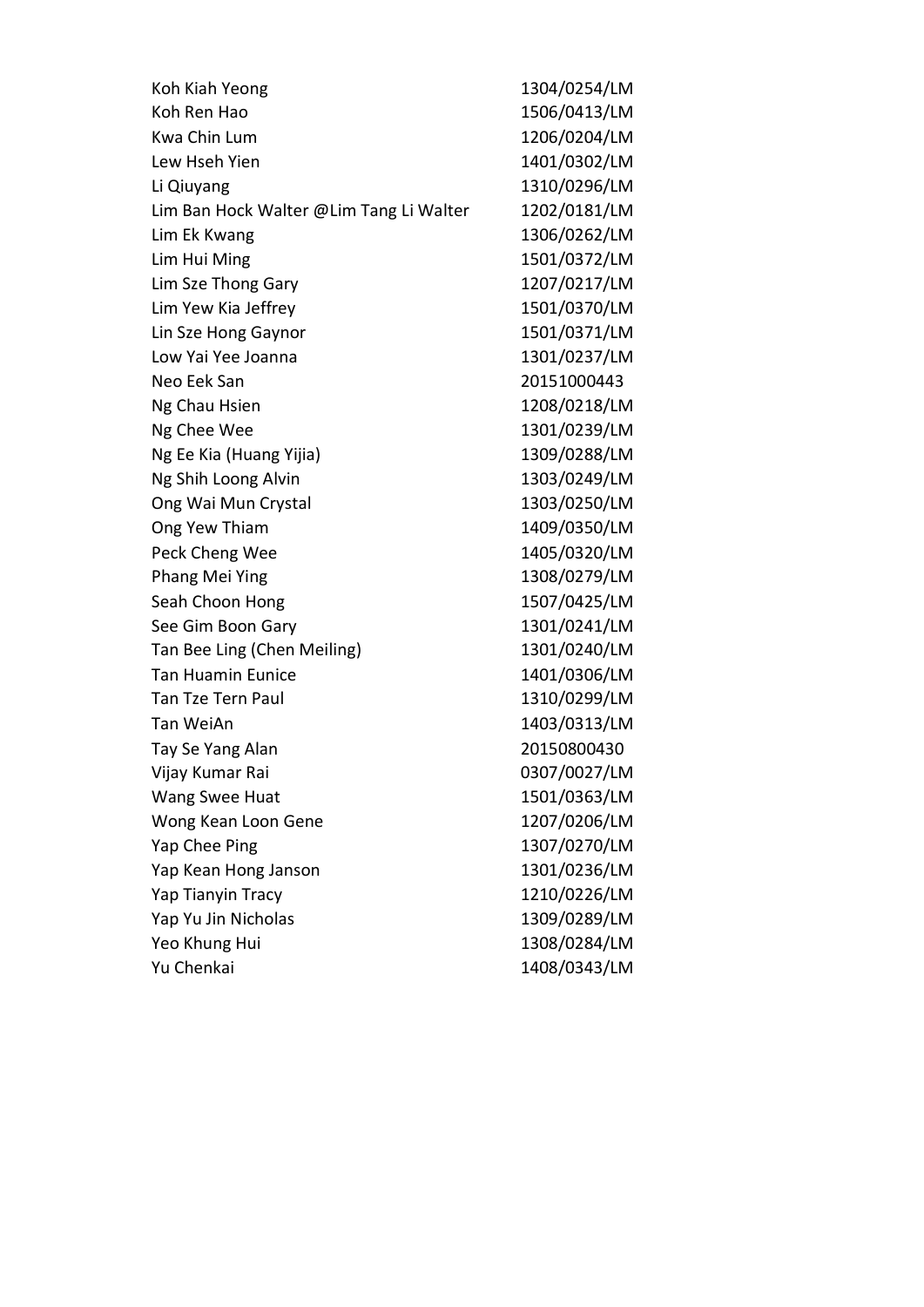The Annual General Meeting was declared open by the President at 1.30pm upon satisfying the quorum which was deemed in accordance with Article 7.10 of the Constitution.

# **Address by the Alumni President — Ms Leaw Wan Bee Janet**

The President welcomed members to the Annual General Meeting 2015. The meeting began with the introduction of the committee members of the current management committee 2015/2016. A short introduction was given by Ms June Long (Vice President), Dr Valli (Secretary), Mr Soh Xuan Yong (Treasurer), Ms Goh Rong Yi (Assistant Treasurer), Mr Anurax Lian (IT consultant/ Liaison Officer), Mr Mohan (Liaison Officer), Ms Wendy Leaw (Assistant Secretary) & Ms Adeline Ong (Internal Auditor). It was pointed out by the President that the committee members come from various professional backgrounds which make it helpful to run the committee effectively. The President, Ms Janet Leaw welcomed any suggestions or comments from the members of the alumni which can be sent via the e-portal on the website and the management committee will be able to bring up the suggestions to the school and find ways to work more closely with the school as well.

In 2015 up to the month of October we have received a total of 81 applications, which is the highest in the history of RSAA so far. As of early October, we have 439 members in Rosyth School Alumni Association (RSAA). The President expressed concern to the Vice Principal and the members that in future there might be a need to ballot in order to get a membership into RSAA if membership continues to increase at such an exponential rate. She also informed the members that when members apply for primary one registration, their number of AGM attendances will be taken into account and those who attended more AGMs might be given more priority as compared to those who didn't attend any at all. In future the management committee might undertake to organize more events (i.e. Dinner & Dance) for the members to get together and interact aside from the annual AGM. A quick introduction of all the 51 members present was conducted.

# **Address by the Ex-Alumni President – Mr Vijay Rai**

A special address was given by Mr Vijay Rai (ex-president of RSAA). He thanked the committee members Ms Janet Leaw, Ms June Long & Dr Valli for their previous and existing contributions to the management committee. A special thank you was given for Mr Anurax Lian (Liaison officer/ IT consultant) for going that extra mile to create the current new website and to convert the membership application process to electronic methods. He recalled how difficult it was in the past to get members to even attend the AGM and to get them to volunteer their time and expertise as most people were very busy with family and work commitments.

He is happy to see that the membership has grown so big in the past year. He mentioned that this will probably be the last AGM that he will be attending as he already expressed wishes to step down last year. He thanked Ms Janet Leaw for taking over the management committee and also thanked and applauded the efforts of the rest of the committee members.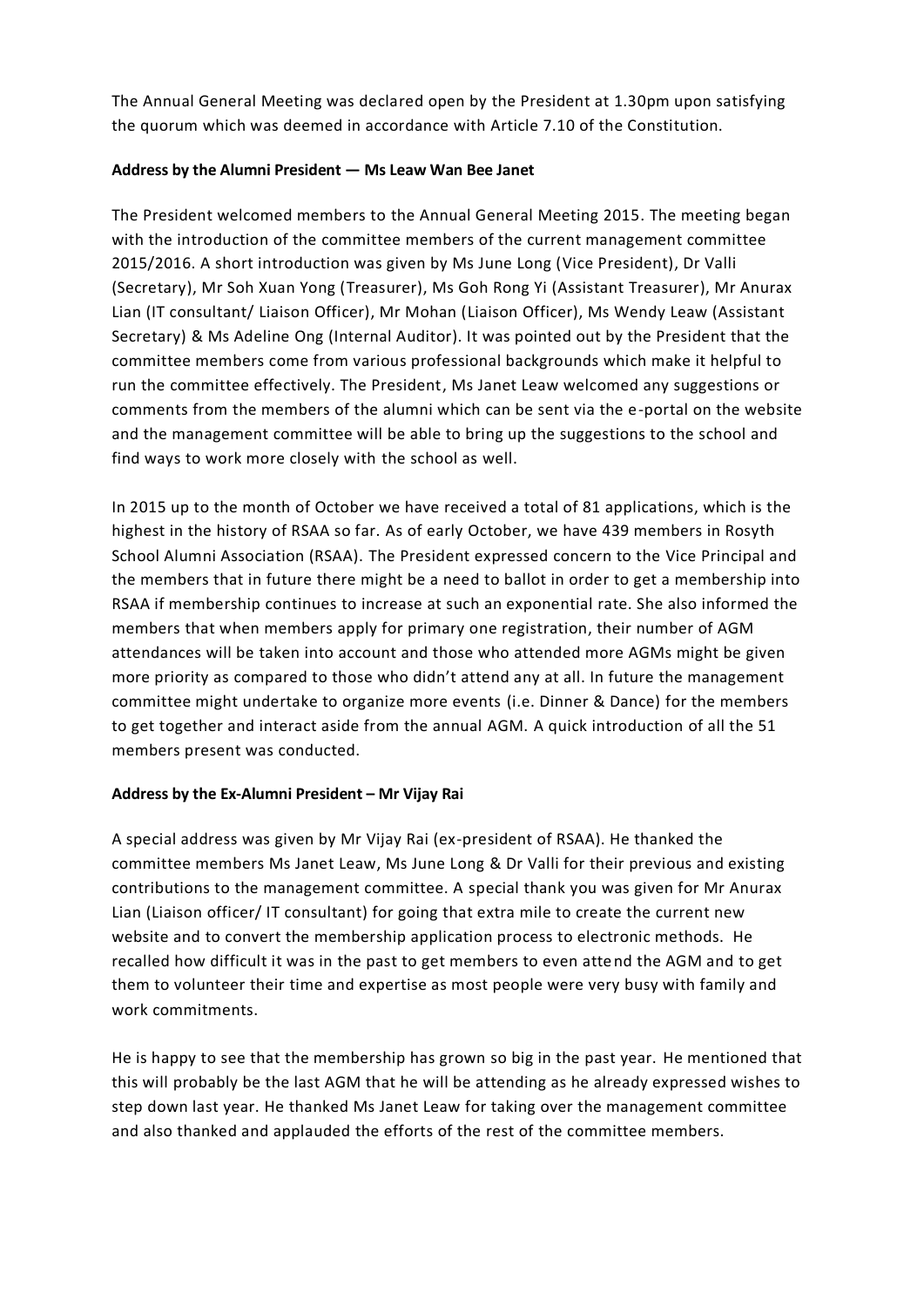#### **Address by Vice Principal – Mr Loh Yuh Por**

A short introduction was given by the current Vice Principal, Mr Loh. He has been working with the Ministry of Education for more than 10 years alternating between Head Quarters and mainstream schools. He was previously from Nanyang Primary school. He mentioned that as of current moment the chance of having a ballot for phase 2A1 or 2A2 is very low but this is still dependent on the number of students taken in by Rosyth and of course any changes made by Ministry of Education. He advised the members to actively participate in the AGM and get to know the work of the Alumni so that they can effectively give their contribution to the school as well. He said in the past he has seen students are very happy when they see their parents participate actively in the Alumni.

# **Confirmation of Minutes of Last AGM – Dr Allagarsamy Karpagavalli (Secretary)**

The minutes of the last Annual General Meeting held on 29th November 2014 was shown and confirmed unanimously. The motion was proposed by Ms Ong Wai Mun Crystal and seconded by Mr Vijay Rai. The minutes of AGM 2014 will be accessible to the members via our web portal.

#### **Treasurer's Report for Financial Year Ended 31 December 2014 – Mr Soh Xuan Yong (Treasurer)**

The treasurer presented the Financial Report for the year ending 31st December 2014 and intimated that the Financial Report for the alumni was relatively straightforward with minimum expenditures such as scholarship sponsorships, teachers' day gift, AGM expenses and banking expenses.

Mr Soh Xuan Yong (Treasurer) also gave a short explanation as to why our funds are not currently placed in fixed deposit. He cited low interest rates and the need to file and pay taxes for the interest income once we place the money into fixed deposit accounts. There being no questions, the financial report was approved unanimously. The financial report was proposed by Mr Foo Tee Kiat Kenneth and seconded by Mr See Gim Boon Gary.

#### **Review of new website and E-portal – Mr Anurax Lian**

Mr Anurax Lian was able to create the current website with the help of Mr Raymond Bong from Rosyth School. He walked the members through the online application process and the various functions and content on our current website i.e. photo gallery, online membership application portal, a page with useful links.

He encouraged the members to contribute any old school photos that they might have and we can assist to put them up on the website and also encouraged members to e-mail or voice out any suggestions to us via the portal as well.

Ms Janet Leaw added on to say that launching of the new website and the e-application portal was the biggest project by management committee in 2015. The management committee met up almost once every month at Anurax's house on Saturday afternoons, on at least 6 occassions to spend hours working to plan out this project.